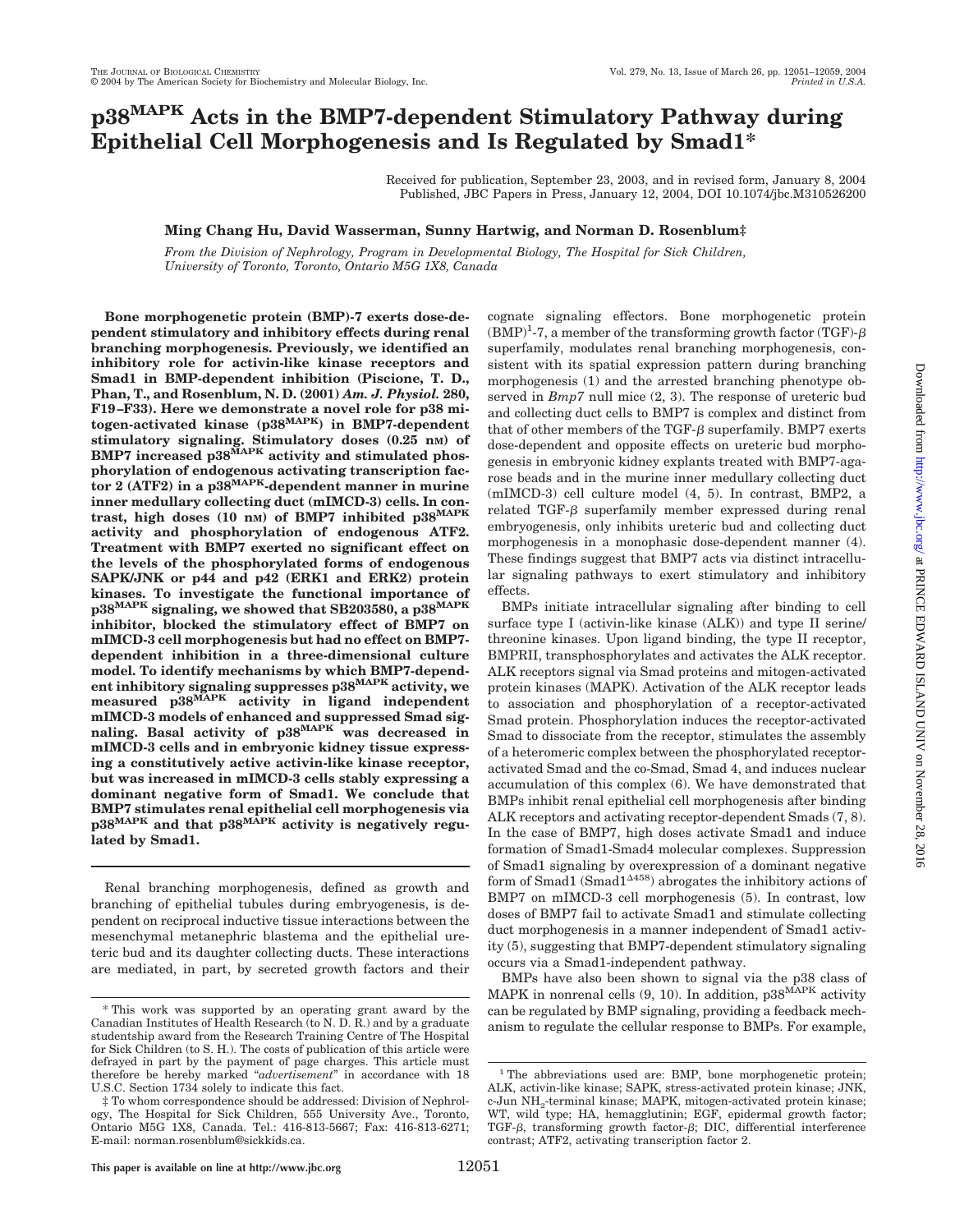in MH60 cells, the ALK receptor inhibitor, Smad6, blocks BMP2-induced activation of p38<sup>MAPK</sup> (11). Because Smad6 functions by inhibiting activation of receptor-activated Smads by ALK receptors, this observation suggests that ALK receptors can activate p38<sup>MAPK</sup>. The spatial expression of p38<sup>MAPK</sup> in both the ureteric bud and metanephric blastema (12) suggests a functional role for this MAPK during kidney development. This is supported by the observation that pharmacologic inhibition of  $p38^{MAPK}$  in embryonic explants inhibits kidney growth and induces marked mesenchymal cell apoptosis (13). Although the effects of BMPs on p38MAPK in the embryonic kidney are undefined, the presence of massive mesenchymal cell apoptosis in the *Bmp7* null mouse (2) suggests the possibility that loss of BMP7-dependent regulation of  $p38^{MAPK}$  could contribute to this phenotype.

In this paper, we investigated molecular mechanisms that control BMP7-dependent stimulation of collecting duct cell morphogenesis. We demonstrate that BMP7 regulates  $p38^{\hat{M}AP\breve{K}}$  activity in a dose-dependent manner, stimulating at high doses and inhibiting at high doses. In the mIMCD-3 cell culture model, we show that BMP7-dependent stimulation of epithelial cell morphogenesis is abrogated by pharmacologic inhibition of p38<sup>MAPK</sup>. By using a ligand-independent model of BMP7 signaling in which a constitutive active form of ALK2 is stably expressed in mIMCD-3 cells, we demonstrate that ALK/ Smad1 signaling negatively regulates  $p38^{MAPK}$  activity. Our observation that phosphorylation of activating transcription factor (ATF)-2, a  $p38^{\text{MAPK}}$  target, is decreased in embryonic kidneys expressing a constitutive active ALK receptor suggests that p38MAPK-Smad interactions occur *in vivo*. Our results provide a molecular explanation for BMP7 dose-dependent signaling in epithelial cells. In addition, our findings suggest a mechanism controlling the biological response to increasing doses of BMP7 during renal branching morphogenesis.

### EXPERIMENTAL PROCEDURES

*Immunoblot and Immunoprecipitation Assays*—Proteins in cell ly-<br>sates were separated by SDS-PAGE, and immunoblotted. p38<sup>MAPK</sup>, ATF2, SAPK/JNK, and ERK1/2 were identified with specific antibodies directed against phosphorylated or total (phosphorylated and unphosphorylated) forms (p38MAPK, 1:250 dilution, Upstate Biotechnology, Inc.; ATF2, 1:500 dilution, SAPK/JNK and ERK1/2, 1:250 dilution, Cell Signaling). For assays of p38<sup>MAPK</sup> activity, cell lysates were incubated with protein G-agarose (Amersham Biosciences) and anti-p38<sup>MAPK</sup> antibody (Upstate Biotechnology, Inc.). After washing the immunocomplex sequentially in lysate buffer and kinase buffer (25 mM Tris-HCl, pH 7.5; 5 mM  $\beta$ -glycerol phosphate; 1 mM Na<sub>2</sub>VO<sub>4</sub>; 10 mM okadaic acid;  $2 \text{ mm}$  dithiothreitol; 10 mm  $MgCl<sub>2</sub>$ ), beads were incubated with kinase buffer, ATF2 protein (Cell Signaling), and  $[\gamma^{32}P]$ ATP and incubated at 30 °C for 30 min. Proteins were then separated by SDS-PAGE, transferred to polyvinylidene difluoride membrane, and immunoblotted with anti-phospho-ATF2 antibody followed by anti-rabbit horseradish peroxidase (1:10,000) and chemiluminescence. For Smad1-Smad4 complex assays, cell lysates were subjected to immunoprecipitation with anti-Smad1 antibody (Upstate Biotechnology, Inc.) followed by absorption to protein A-Sepharose (Amersham Biosciences). Immunoprecipitated proteins were washed, separated by SDS-PAGE, and immunoblotted using a rabbit anti-Smad4 antibody (Upstate Biotechnology, Inc.) (1: 1000 dilution) followed by anti-rabbit horseradish peroxidase (1:10,000) and chemiluminescence (7).

*mIMCD-3 Culture Model of Epithelial Cell Morphogenesis—*We have characterized previously the mIMCD-3 cell model of epithelial cell morphogenesis (8). Assays for formation of tubule progenitors were performed in type I collagen in 96-well culture plates as described (4). Cell culture medium was supplemented with BMP7 (provided via a material transfer agreement with Creative Biomolecules) or EGF (Roche Applied Science) in the presence or absence of SB203580 (Calbiochem). After 48 h, gels were fixed in 4% formaldehyde, washed in phosphate-buffered saline, and them imaged by differential interference contrast (DIC) microscopy. The number of linear structures in an area of standard dimensions was determined in four randomly selected positions of the gel for each treatment condition by an observer blinded

to the treatment condition. Data were analyzed using the Statview statistical analysis program (version 4.01; Abacus Concepts, Berkeley, CA). The mean difference between treatment groups and control was analyzed by Student's *t* test (two-tailed).

*Generation of Alk2 DNA Constructs—*Plasmids (pCMV5) encoding human hemagglutinin (HA)-tagged wild-type (WT) and constitutive active (Q207D) *Alk2* receptors were kindly provided by Dr. L. Attisano (14). The HA tag region encodes a unique NheI restriction site. A double-stranded DNA linker encoding a FLAG tag flanked by 5' NheI and 3' BamHI restriction sites was synthesized: 5'-CGGTCTA-GCTAGCGATTACAAGGACGACGATGACAAGTAAGGATCCGCGG-3'. The NheI/BamHI-digested linker was ligated to NheI/BamHI-digested *pCMV5-Alk2WT-HA* or *pCMV5-Alk2Q207D-HA* generating a carboxyl-terminal FLAG tag. Each insert was then excised from the pCMV vector with KpnI and SmaI and ligated to KpnI/EcoRV-digested pTRACER-SV40. Sequences of *pTRACER-SV40*-*Alk2WT-HA-FLAG* and *pTRACER-SV40-A Alk2Q207D-HA-FLAG* were confirmed by DNA sequencing.

*Cell Lines and Transfection—*mIMCD-3 cells were transfected with *pTRACER-SV40*-*Alk2WT-HA-FLAG* or *pTRACER-SV40-Alk2Q207D-HA-FLAG* using a calcium phosphate transfection method. Zeocin (500  $\mu$ g/ml)-resistant clones that stably expressed wild-type or mutant forms of ALK2 were identified by screening protein lysates by immunoblotting. Tagged ALK2 was detected in immunoblots using a mouse monoclonal antibody to FLAG (Sigma, 1:2000 dilution) and chemiluminescence as recommended by the manufacturer (ECL kit; Amersham Biosciences). The spatial expression of tagged ALK2 was determined in cultured mIMCD-3 clones using an anti-HA monoclonal antibody (1:100 dilution) and confocal imaging as described previously (8).

*Analysis of Ureteric Bud Branching in Embryonic Kidneys—*Kidneys were surgically dissected from embryonic (E) day 13.5 pregnant mice and cultured as described (4). Ureteric bud-derived structures were identified in whole mount kidney specimens with fluorescein isothiocyanate-conjugated *Dolichos biflorus* agglutinin (20 µg/ml) (Vector Laboratories, Burlington, Ontario, Canada) as described. Ureteric bud branch points were defined as the intersection between two connected branches (15).

### RESULTS

*BMP7 Activates p38MAPK in a Dose-dependent Manner—*We investigated the role of p38MAPK and its downstream target, ATF2, during BMP7 signaling in collecting duct cells. Like BMP7, p38<sup>MAPK</sup> stimulates cell survival and proliferation in the embryonic kidney (12). The observation that  $p38^{MAPK}$  is activated by BMPs in nonrenal cells (11) suggested that p38MAPK may be an effector in the BMP7 stimulatory pathway during renal branching morphogenesis. Previous findings that ATF2 is activated via phosphorylation by p38MAPK during the response to altered pH in the mature kidney (16) and during signaling by ALK receptors (17) suggested ATF2 as a candidate transcriptional target of p38MAPK-dependent BMP7 signaling. We measured p38<sup>MAPK</sup> activity and the levels of endogenous ATF2 in collecting duct (mIMCD-3) cells treated for 1 h with low (stimulatory) or high (inhibitory) doses of BMP7 (Fig. 1). p38MAPK was immunoprecipitated from the protein lysates of BMP7-treated cells and then used in an assay of ATF2 phosphorylation using exogenous ATF2 substrate. Compared with untreated cells, a stimulatory dose of BMP7 increased p38<sup>MAPK</sup>dependent phosphorylation of ATF2 1.5-fold (Fig. 1, *A* and *B*). In contrast, an inhibitory dose of BMP7 exerted no such effect. In fact, 10 nm BMP7 inhibited  $p38^{MAPK}$ -dependent phosphorylation of ATF2 1.6-fold compared with control and 2.4-fold compared with  $0.25$  nM BMP7 (p38<sup>MAPK</sup> activity (densitometric units), control *versus* 0.25 nm BMP7,  $52 \pm 20$  *versus* 80  $\pm$  16,  $p = 0.008$ ; control *versus* 10 nm BMP7,  $52 \pm 20$  *versus*  $33 \pm 12$ ,  $p = 0.048$ ). Analysis of the total quantity of immunoprecipitated p38MAPK and ATF2 added to each assay demonstrated that changes in phospho-ATF2 were not attributable to variation in the quantity of these proteins. Consistent with the dose-dependent stimulatory and inhibitory effects of BMP7 on p38MAPK activity, a stimulatory dose of BMP7 increased phosphorylation of p38MAPK 1.6-fold (Fig. 1, *A* and *B*). In contrast,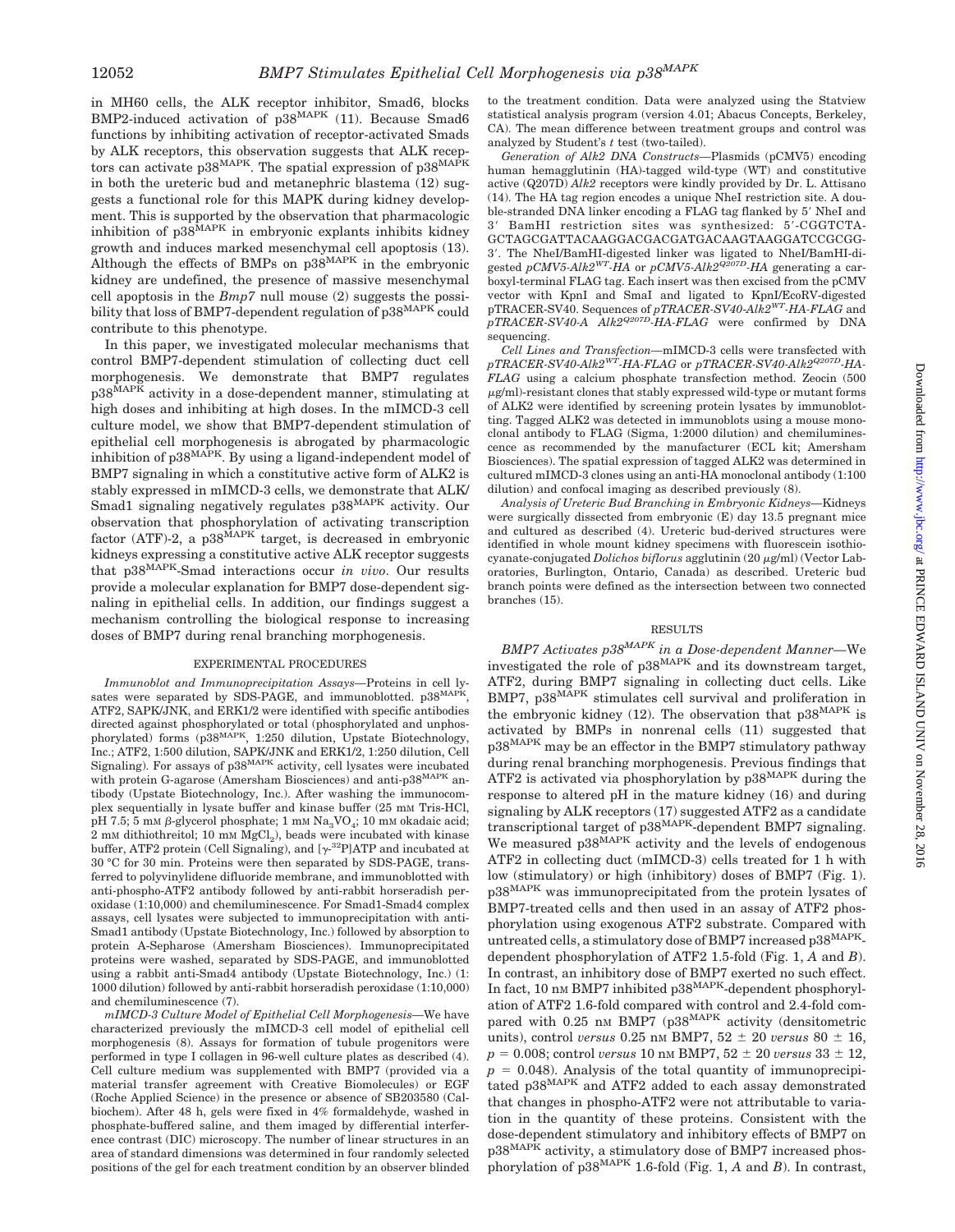

Downloaded from http://www.jbc.org/ at PRINCE EDWARD ISLAND UNIV on November 28, 2016 Downloaded from <http://www.jbc.org/> at PRINCE EDWARD ISLAND UNIV on November 28, 2016

FIG. 1. **BMP7 increases phosphorylation of ATF2 in a p38MAPK-dependent manner.** *A*, p38MAPK-dependent phosphorylation of ATF2 and phosphorylation of p38<sup>MAPK</sup> in BMP7-treated mIMCD-3 cells. p38<sup>MAPK</sup> was isolated from cell lysates by immunoprecipitation and added to a kinase assay utilizing ATF2 as a substrate. P-ATF2, T-ATF2, and p38<sup>MAPK</sup> were identified in immunoblots using specific antibodies. Phosphorylated (*P-p38MAPK*) and total (*T-p38MAPK*) forms of p38MAPK were identified in cell lysates using specific antibodies. *B*, *left panel*, quantitation of P-ATF2 identified in *A*. The amount of P-ATF2 was controlled for the quantity of p38<sup>MAPK</sup> in each sample. Low dose BMP7 stimulated p38<sup>MAPK</sup>-dependent phosphorylation of ATF2. In contrast, high dose BMP7 was inhibitory. \*,  $p < 0.05$ .  $n = 6$  independent experiments. *Right panel*, quantitation of<br>endogenous P-p38<sup>MAPK</sup> identified in A. The amount of P-p38<sup>MAPK</sup> was contro stimulated phosphorylation of p38<sup>MAPK</sup>. In contrast, high dose BMP7 inhibited phosphorylation of p38<sup>MAPK</sup>. \*,  $p < 0.05$ ,  $n = 3$  independent experiments. *C*, levels of endogenous phosphorylated ATF2 (*P-ATF2*) in BMP7-treated mIMCD-3 cells. Proteins isolated from the cell lysates were analyzed with antibodies specific for phosphorylated ATF2 (*P-ATF2*), and total ATF2 (*T-ATF2*), consisting of both unphosphorylated and phosphorylated forms, by immunoblotting. *D*, quantitation of endogenous P-ATF2 detected in *C.* The amount of P-ATF2 was controlled for the quantity of T-ATF2 in each sample. Low dose BMP7 increased endogenous P-ATF2. \*,  $p < 0.0001$ .  $n = 4$  independent experiments. *E*, effect of SB203580 (*SB*) on BMP7-dependent phosphorylation of ATF2. mIMCD-3 cells were treated with or without BMP7 in the absence (vehicle (*V*) only) or presence of  $1 \mu$ M SB203580. Endogenous P-ATF2 and T-ATF2 were detected in immunoblots using specific antisera.  $p38^{MAPK}$  activity was measured using a kinase assay as in *A*. *F*, quantitation of endogenous P-ATF2 detected in *E.* The amount of P-ATF2 was controlled for the quantity of T-ATF2 in each sample. Treatment with SB203580 decreased the basal levels of endogenous P-ATF2 and blocked the increase in P-ATF2 observed after treatment with 0.25 nm BMP7.  $\overline{\cdot}$ ,  $p < 0.05$ .  $n = 4$  independent experiments.

an inhibitory dose (10 nM) of BMP7 inhibited phosphorylation of p38MAPK 1.7-fold compared with control and 2.9-fold compared with 0.25 nm BMP7 (P-p38<sup>MAPK</sup> (densitometric units), control *versus* 0.25 nm BMP7,  $48 \pm 7$  *versus*  $78 \pm 7$ ,  $p < 0.0001$ ; control *versus* 10 nm BMP7,  $48 \pm 7$  *versus*  $27 \pm 5$ ,  $p < 0.0001$ . Taken together, these results indicate that BMP7 modulates p38MAPK activity in a biphasic dose-dependent manner.

Next, we determined whether BMP7 modulates the activity of endogenous ATF2. By using antibodies specific for the phosphorylated (activated) form of ATF2 and both phosphorylated and unphosphorylated (total) forms of ATF2, we detected endogenous phosphorylated and total ATF2 in immunoblots of cellular proteins isolated after treatment with recombinant BMP7. A stimulatory dose  $(0.25 \text{ nm})$  of BMP7 increased the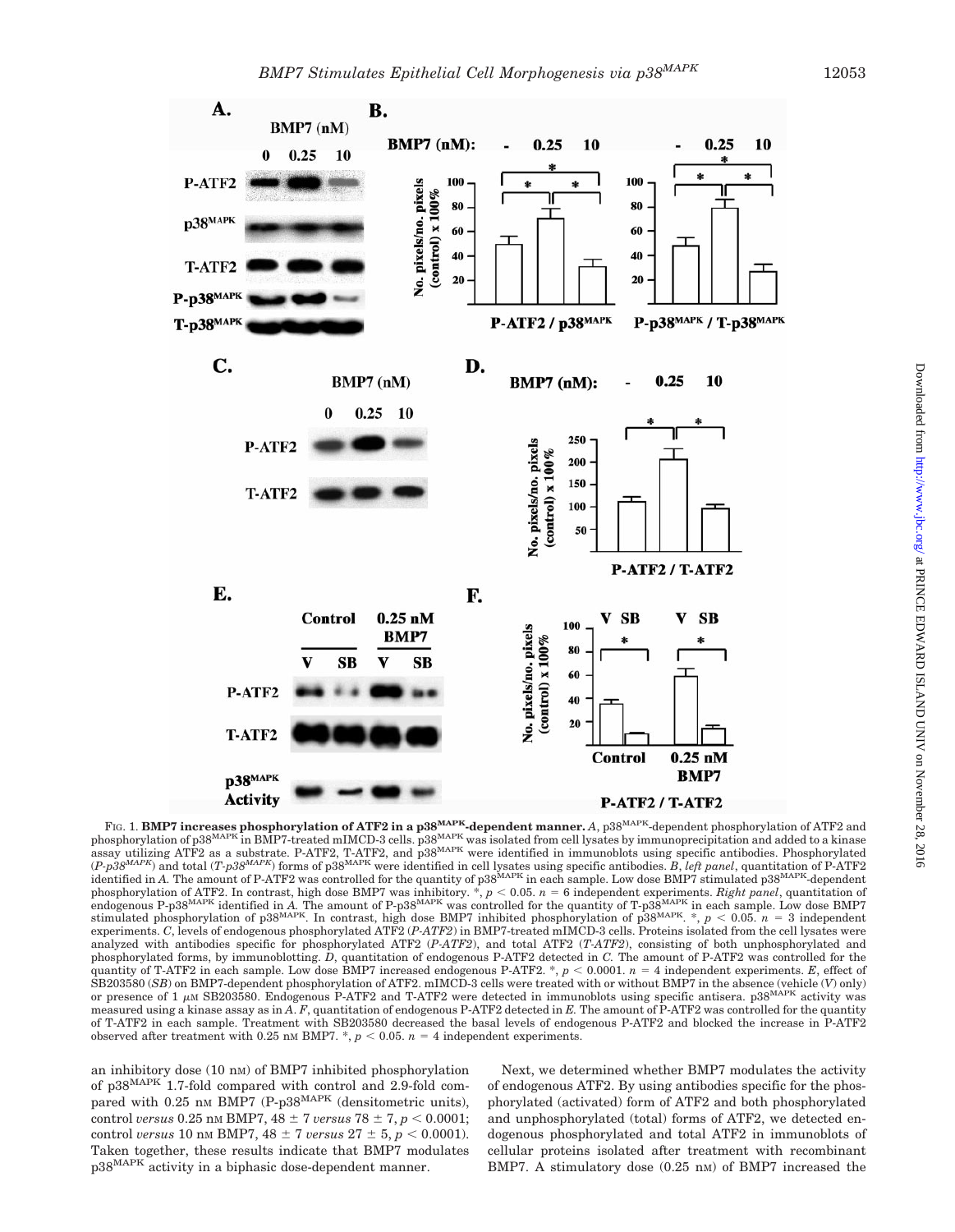quantity of phospho-ATF2 2-fold (Fig. 1, *C* and *D*) (endogenous P-ATF2 (densitometric units), untreated *versus* 0.25 nm BMP7,  $109 \pm 17$  *versus*  $213 \pm 23$ ,  $p < 0.0001$ ). In contrast, an inhibitory dose (10 nM) of BMP7 had no significant effect on phospho-ATF2 levels (Fig. 1, *C* and *D*) (endogenous P-ATF2 (densitometric units), untreated *versus* 10 nm BMP7, 109  $\pm$  17 *versus*  $83 \pm 18$ ,  $p = 0.09$ ). Analysis of total ATF2 in each treatment group demonstrated that these results were not due to an effect of BMP7 on the total amount of ATF2 expressed in mIMCD-3 cells.

To determine whether BMP7 activates ATF2 via p38<sup>MAPK</sup>, we measured the cellular levels of phospho-ATF2 in the presence or absence of SB203580, a pharmacologic  $p38^{MAPK}$  inhibitor (18). Treatment with SB303580 decreased the basal levels of endogenous P-ATF2 2.3-fold and abrogated the increase in P-ATF2 observed after treatment with low dose  $(0.25 \text{ nm})$ BMP7 (Fig. 1, *E* and *F*, P-ATF2/T-ATF2 (densitometric units), vehicle *versus* SB203580,  $37 \pm 12$  *versus*  $16 \pm 8$ ,  $p = 0.01$ ; 0.25 nM BMP7 *versus* 0.25 nM BMP7 and SB203580, 60 10 *versus*  $18 \pm 3$ ,  $p < 0.01$ ). Taken together, these results demonstrate that low doses of BMP7 stimulate phosphorylation of ATF2 in a p $38^{\mathrm{MAPK}}$  dependent manner.

*BMP7 Does Not Control SAPK/JNK and ERK Activity in Collecting Duct Cells—*To determine whether the effects of BMP7 are specific to the p38 branch of the MAPK family, we measured SAPK/JNK and ERK1/2 activation in the presence of low and high doses of BMP7. A possible role for these kinases in BMP7 signaling is suggested by the previous findings that JNK and ERK are activated by BMPs in nonrenal cells (19) and that ERK acts downstream of non-BMP growth factors including hepatocyte growth factor and EGF to control epithelial morphogenesis (20). By using antibodies specific for the phosphorylated (active) forms of SAPK/JNK, phospho-p54 and phospho-p46, and ERK, phospho-p44 and phospho-p42, and both phosphorylated and unphosphorylated forms (total) of these proteins, we detected endogenous proteins in immunoblots of cellular proteins after treatment with low or high doses of BMP7 (Fig. 2, *A* and *B*). Our results indicate no significant effect of BMP7 on SAPK/JNK or ERK activation, thus demonstrating a specific effect of BMP7 on p38MAPK.

*Inhibition of p38MAPK Blocks BMP7-mediated Stimulation of Collecting Duct Cell Morphogenesis—*By having determined that BMP7 stimulates and inhibits p38MAPK in a dose-dependent manner reminiscent of its actions during epithelial morphogenesis, we analyzed p38MAPK function by inhibiting p38 pharmacologically in the mIMCD-3 culture model of collecting duct cell morphogenesis. We have used mIMCD-3 cells, which are derived from the terminal inner medullary collecting duct of the SV40 transgenic mouse, to determine the effects of BMP7 on cellular morphogenesis and proliferation (4, 5, 7). mIMCD-3 cells were seeded in type I collagen, cultured for 48 h in the presence of a wide range of BMP7 doses with or without SB203580, and then imaged by DIC microscopy (Fig. 3*A*). Because we observed an effect on the number of tubular progenitors, observed in this assay as linear structures, we quantitated the number of these structures in different treatment groups (Fig. 3, *B* and *C*). Consistent with our previously published results, BMP7 increased the number of linear structures in a dose-dependent manner demonstrating maximal stimulation of 1.6-fold at a dose of 0.25 nM. This BMP7-dependent stimulatory effect was  $\sim$ 3-fold less potent that that observed after treatment with EGF. The greater potency of EGF may due to its property of stimulating both ERK and  $p38^{MAPK}$  (21, 22). In contrast, BMP7, at doses greater than 1 nM, inhibited with a maximal inhibitory effect of 1.5-fold at a dose of 20 nm (Fig. 3, *A* and *B*). Remarkably, SB203580 totally abrogated the



FIG. 2. **Effect of BMP7 on SAPK/JNK and ERK activation.** *A*, phosphorylation of p54 and p46 SAPK/JNK in BMP7-treated mIMCD-3 cells. *Upper panel*, proteins isolated from cell lysates were analyzed with antibodies specific for phosphorylated (*P-p54* and *P-p46*) and total p54 and p46 by immunoblotting. *Lower panels,* quantitation of endogenous P-p54 and P-p46, identified in *A.* The amount of P-p54 and P-p46 was controlled for the quantity of total p54 and total p46, respectively, in each sample. Low and high doses of BMP7 exerted no significant effect on the levels of endogenous P-p54 and P-p46. *B*, phosphorylation of p44 and p42 ERK in BMP7-treated mIMCD-3 cells. *Upper panel*, proteins isolated from cell lysates were analyzed with antibodies specific for phosphorylated (*P-p44* and *P-p42*) and total p44 and p42 by immunoblotting. *Lower panels*, quantitation of endogenous P-p44 and P-p42, identified in *A.* The amount of P-p44 and P-p42 was controlled for the quantity of total p44 and total p42, respectively, in each sample. Low and high doses of BMP7 exerted no significant effect on the levels of endogenous P-p44 and P-p42 ERK.  $n = 4$  independent experiments.

stimulatory effects of BMP7 on mIMCD-3 cell morphogenesis but did not interfere with the inhibitory effects of BMP7 (Fig. 3*C*). The lack of any BMP7-dependent stimulatory response in the presence of SB203580 demonstrates that  $p38^{MA\hat{P}K}$  is required for the stimulatory effects of BMP7.

In addition to the inhibitory effect of SB203580 on BMP7 dependent stimulation of mIMCD-3 cell morphogenesis, we observed a 25% decrease in the number of linear structures formed in the presence of SB203580 alone (Fig. 3, *B versus C*, 100 *versus* 78 tubule progenitors) and a diminished morphogenetic response to EGF in the presence of SB203580 (Fig. 3, *B versus C*, 480 *versus* 340 tubule progenitors). Although the observation that p38MAPK is activated by EGF in nonrenal cells (22) may explain the decreased morphogenetic activity of mIMCD-3 cells cultured in the presence of SB203580, our data do not eliminate the possibility that SB203580 exerts a more general toxic effect on cellular function impacting negatively on mIMCD-3 cell morphogenesis.

*ALK2 Inhibits Collecting Duct Cell Morphogenesis in a Li*gand-independent Manner-Doses of BMP7 >1 nM exert a dominant inhibitory effect on p38MAPK activation and collect-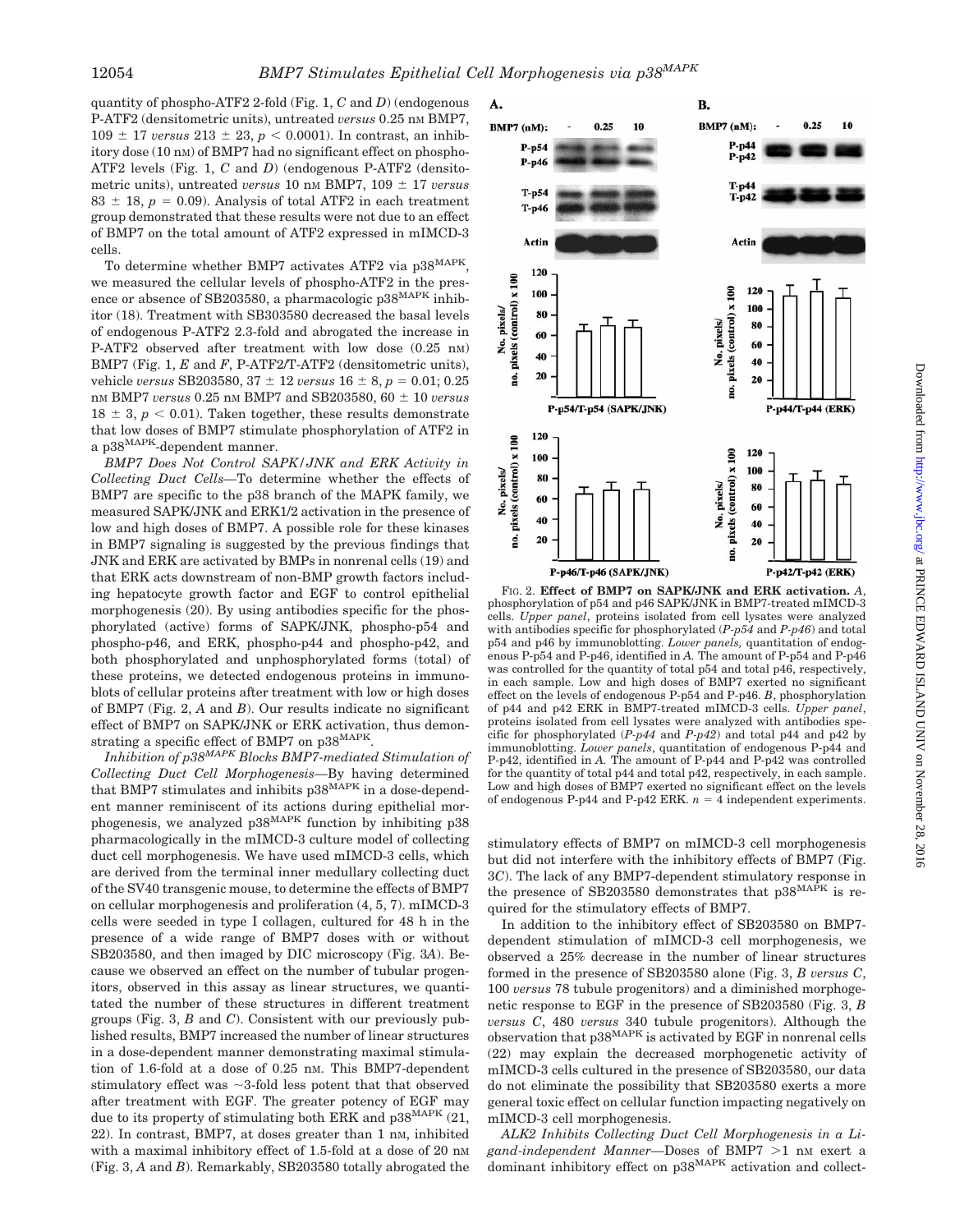

FIG. 3. **The p38MAPK inhibitor, SB203580, blocks BMP7-dependent stimulation of collecting duct cell morphogenesis.** *A*, differential interference contrast images of mIMCD-3 cell structures formed 48 h after cultures were established (magnification  $= \times 100$ ). *B* and *C*, quantitation of the number of tubule progenitors (linear structures) formed by mIMCD-3 cells. The number of linear structures present in four randomly selected microscopic fields is shown in *parentheses above each bar*. The *bar graph* shows the number of structures formed in each treatment group as a % of control (no BMP7). *B*, mIMCD-3 cells were treated with increasing doses of BMP7 or EGF. BMP7 stimulated formation of linear structures maximally at a dose of 0.25 nM and inhibited at doses of 10 and 20 nM. *C*, mIMCD-3 cells were treated with increasing doses of BMP7 in the presence of  $1 \mu M$  SB203580. The stimulatory response to BMP7 was blocked. In contrast, the inhibitory response to BMP7 was unaffected.  $\frac{k}{p}$  < 0.01.  $n = 3$  independent experiments.

ing duct cell morphogenesis (see above and Ref. 5). We hypothesized that this dominance may be explained by negative regulation of p38<sup>MAPK</sup> activity by Smad1 because high doses, but not low doses of BMP7, act via Smad1 (5). To study interactions between Smad and p38MAPK signaling, we generated a ligandindependent model of ALK signaling designed to avoid potentially confounding effects of BMP7 signaling via both pathways. The ALK receptor, ALK2, binds BMP7 and activates Smad1 signaling (23). A mutant ALK2 allele, *Alk2Q207D*, is characterized by a point mutation in its cytoplasmic GS domain and constitutively activates Smad1 in a ligand-independent manner (24). We generated stably transfected mIMCD-3 cell lines expressing tagged versions of wild-type ALK2 and  $ALK2^{Q207D}$ , both of which were detected as a 68-kDa band by Western analysis using anti-FLAG monoclonal antibody (Fig. 4*A*). Several different clones were isolated. Clones expressing high levels of  $ALK2^{WT}$  (clone 42) or  $ALK2^{Q207D}$  (clone 26) were analyzed further first by examining the subcellular distribution of ALK3-HA-FLAG using immunofluorescence and confocal microscopy (Fig. 4*B*). In contrast to untransfected mIMCD-3 cells, we observed a punctate pattern of expression along the border of 81% of cells stably expressing  $ALK2<sup>WT</sup>$  and  $86\%$  of cells stably expressing ALK2<sup>Q207D</sup>. This pattern was consistent with localization of the transfected ALK2 to the peripheral cell membranes.

Next, we determined the functional effects of  $ALK2^{Q207D}$ 

expression on Smad signaling by using an assay of Smad1- Smad4 molecular complex formation (Fig. 4*C*). Smad1- Smad4 molecular complexes were detected at very low levels under basal conditions in ALK2WT-expressing cells. In contrast, these complexes were undetectable in unstimulated mIMCD-3 cells. This difference is consistent with the prior observation that overexpression of wild-type type I BMP receptors can lead to autoactivation of receptors on the cell surface (14). Treatment of ALK2<sup>WT</sup>-expressing cells with 20 nM BMP7 resulted in the formation of Smad1-Smad4 molecular complexes as observed in mIMCD-3 cells. In ALK2<sup>Q207D</sup>expressing cells, we detected high levels of Smad1-Smad4 molecular complexes under basal conditions (no ligand). This result was consistent with constitutive signaling by the mutant ALK2 receptor. The amount of Smad4 detected in association with Smad1 was increased after treatment with high dose BMP7 suggesting enhanced signaling via endogenous wild-type ALK2 or another ALK receptor. Our demonstration that equivalent amounts of Smad4 and Smad1 were expressed in ALK2<sup>WT</sup>- and ALK2<sup>Q207D</sup>-expressing cells indicates that these differences in Smad4 associated with Smad1 are not due to differences in the absolute amounts of Smad1 and Smad4 expressed in these cells.

We further investigated  $ALK2^{Q207D}$  function by investigating its effects on BMP7-dependent collecting cell morphogenesis in the mIMCD-3 cell culture model (Fig. 5). First, we ana-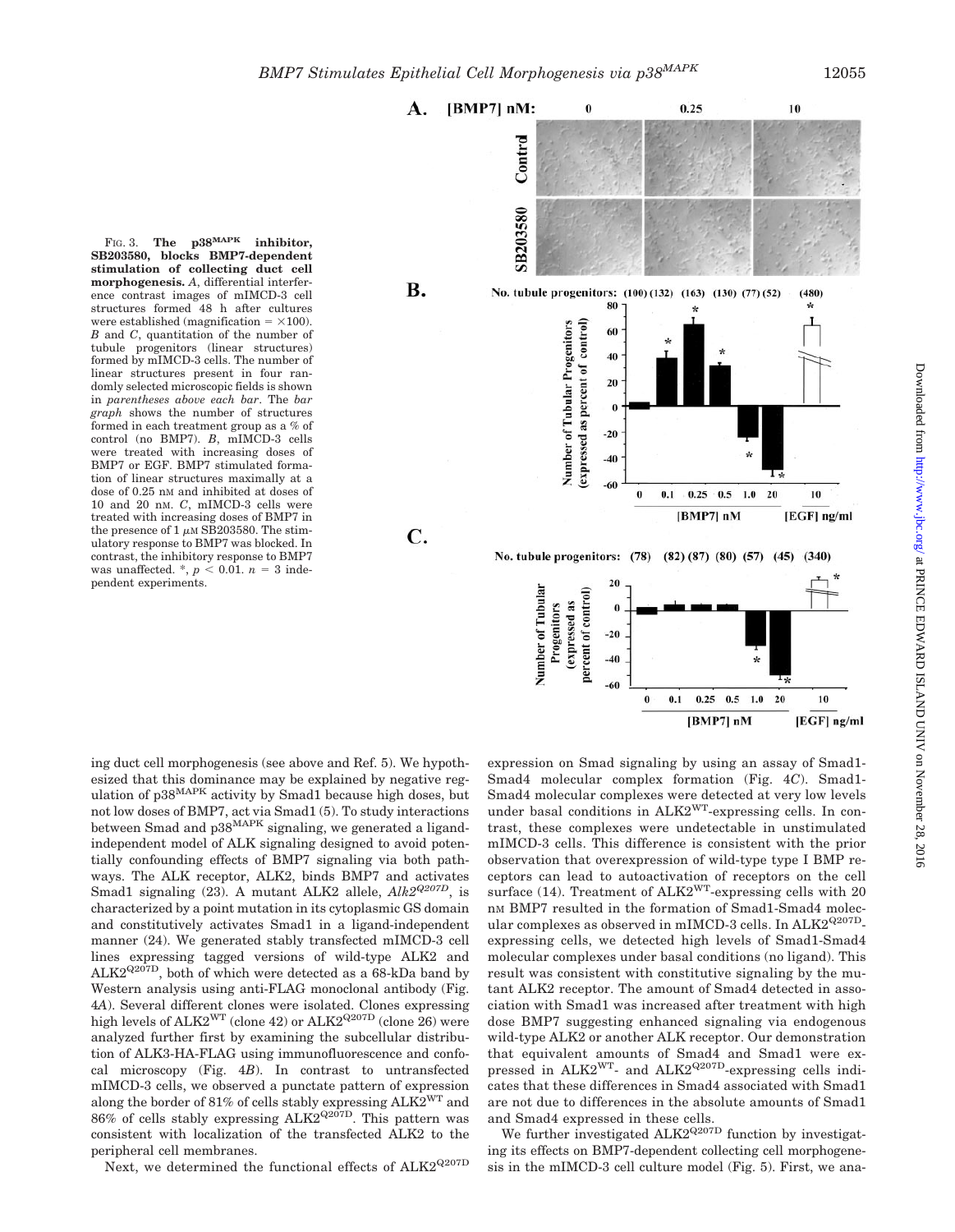



lyzed whether overexpression of ALK2 disrupted the doseresponse to BMP7 by treating ALK2WT-expressing cells with increasing doses of BMP7 and counting the number of linear structures formed (Fig 5, *A* and *B*). Although we observed a decrease in the absolute number of tubule progenitors consistent with our previous results in mIMCD-3 cells transfected with wild-type ALK3 (8) and wild-type Smad1 (5), the dose-dependent stimulatory and inhibitory responses to BMP7 were intact. In contrast, ALK2<sup>Q207D</sup>-expressing cells demonstrated a persistent "inhibitory" tubulogenic profile compared with ALK2WT-expressing cells (Fig. 5, *A* and *C*). The number of tubule progenitors formed by ALK2<sup>Q207D</sup>-expressing cells under basal conditions was less than one-half that observed in cultures of ALK2WT-expressing cells (Fig. 5, *C versus B*). In addition, ALK2Q207D-expressing cells were unresponsive to stimulatory doses of BMP7 (Fig. 5, *A* and *C*). Yet formation of tubule progenitors could be stimulated with EGF, demonstrating the viability of these cells. However, the decreased number of tubule progenitors formed by  $ALK2^{Q207D}$  cells as compared with ALK2<sup>WT</sup> cells in response to EGF indicated a dominant effect of Smad signaling over EGF signaling in a manner similar to the dominant effect of Smad signaling over hepatocyte growth factor signaling observed by us previously (8). Taken together, these results demonstrate that  $ALK2^{Q207D}$  signals via

Smad1 and inhibits collecting duct cell morphogenesis in a ligand-independent manner.

*Activation of Receptor-activated Smads Negatively Regulates p38MAPK—*We investigated interactions between the Smad signaling pathway and p38<sup>MAPK</sup> in mIMCD-3 cells in which Smad signaling is enhanced or suppressed. In  $ALK2^{Q207D}$ -expressing cells, Smad1 signaling is up-regulated in a ligand-independent manner (see above and Fig. 4*C*). We measured p38MAPK-dependent phosphorylation of ATF2 in mIMCD-3ALK2Q207D cells in the absence of exogenous BMP7 (Fig. 6,  $A$  and  $B$ ).  $p38^{MAPK}$ dependent phosphorylation of ATF2 was decreased 1.8-fold, suggestive of a negative regulatory effect of Smad1 on p38<sup>MAPK</sup> activity (p38<sup>MAPK</sup> activity, control cells *versus* ALK2<sup>Q207D</sup> cells, 118  $\pm$  20 *versus* 68  $\pm$  17,  $p = 0.003$ ). Negative regulation of p38MAPK by Smad1 predicted that p38MAPK activity would be increased in cells with decreased Smad signaling. Previously, we demonstrated that stable expression of a dominant negative Smad1 allele, Smad1<sup>4458</sup>, in mIMCD-3 cells decreased liganddependent activation of Smad1 (5). We measured p38MAPK activity in mIMCD-3Smad1<sup>458</sup> cells and demonstrated a 1.8 fold increase in p38MAPK-dependent ATF2 phosphorylation (p38<sup>MAPK</sup> activity, control cells *versus* Smad $1^{\Delta 458}$  cells, 118  $\pm$ 20 *versus*  $210 \pm 17$ ,  $p < 0.0001$ ). Taken together, these results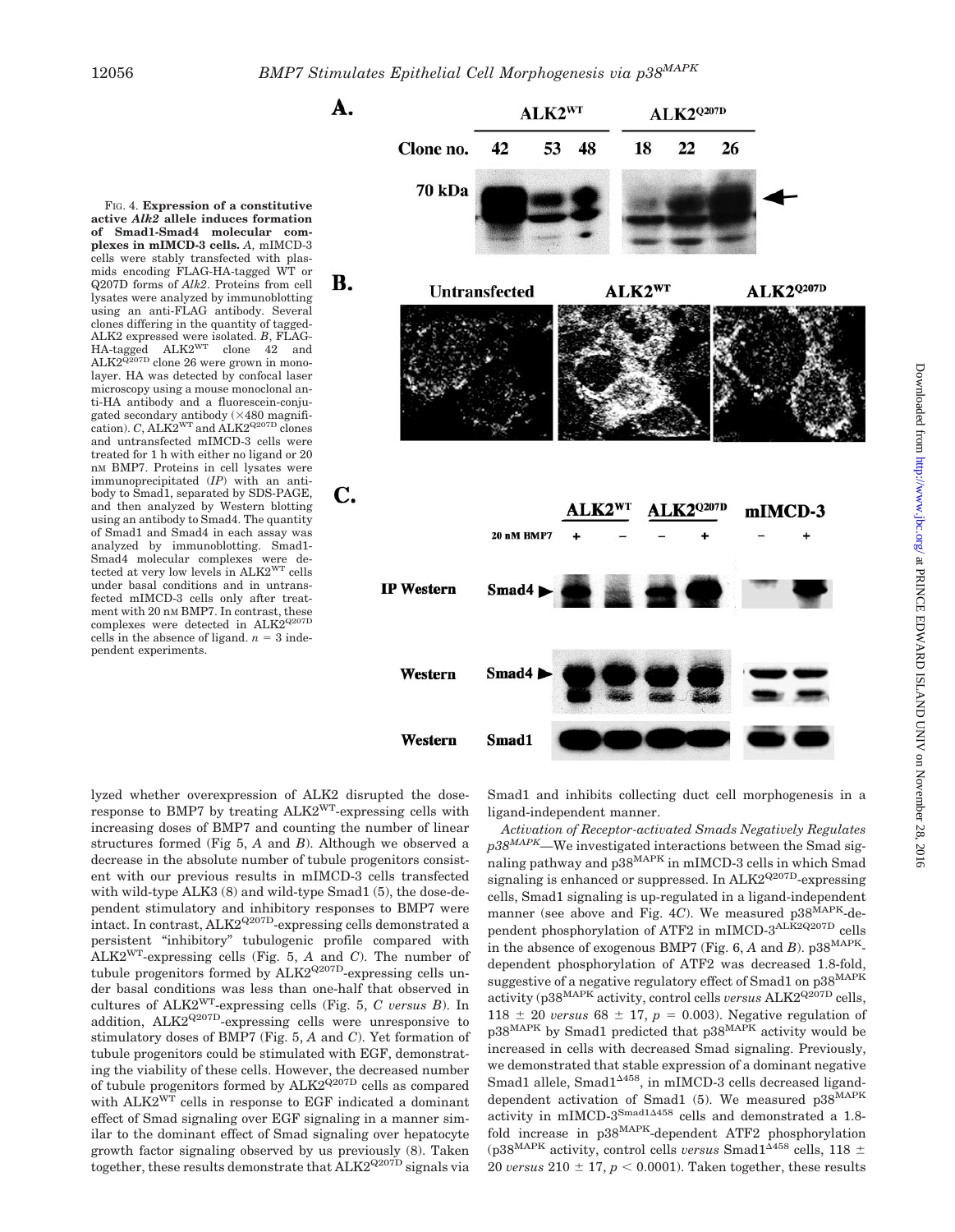



FIG. 5. **mIMCD-3 cells stably expressing ALK2Q207D exhibit an inhibitory phenotype when induced to form tubule progenitors.** mIMCD-3 cells expressing  $ALK2^{Q207D}$  were cultured for 48 h in type I collagen with culture medium supplemented with either no ligand, BMP7, or EGF. *A*, structures formed were imaged by DIC microscopy  $(\times 100$  magnification). *B* and *C*, quantitation of effects of BMP7 on formation of tubule progenitors by mIMCD-3 cells expressing ALK2WT or ALK2Q207D. The number of linear structures present in four randomly selected microscopic fields is shown in *parentheses below each bar*. The *bar graph* shows the number of structures formed in each treatment group as a % of control (no BMP7). *B*, stable expression of ALK2WT decreased the absolute number of tubule progenitors but did not interfere with the dose-dependent stimulatory and inhibitory effects of BMP7. *C*, stable expression of ALK2<sup>Q207D</sup> inhibited in a manner identical to treatment with high doses of BMP7.  $^*$ ,  $p < 0.05$ .  $n = 3$ independent experiments.

indicate that Smad1 activity is inversely related to p38MAPK activity in mIMCD-3 cells.

*Phosphorylation of ATF2 Is Decreased in Embryonic Kidney Tissue Expressing a Constitutive Active ALK3 Receptor—*Our results indicating interactions between Smad1 and p38MAPK signaling in collecting duct cells suggested that Smad1 may regulate p38MAPK activity in renal cells *in vivo*. Because both Smad1 and p38<sup>MAPK</sup> are highly expressed at the time during which BMP7 is expressed in the embryonic kidney, Smad1 p38MAPK interactions could serve as a mechanism to modulate the dose-dependent effects of BMP7 on tubular epithelial cells. We have reported the functions of ALK3, a receptor that signals via Smad1 (8), during kidney development in transgenic mice expressing the constitutive active receptor, ALK3Q233D

(25). Consistent with the effects of ALK2 in mIMCD-3 cell cultures, a decreased number of ureteric bud branches, identified by *D. biflorus* agglutinin, were formed in the kidneys of ALK3 transgenic mice compared with those of control mice (number branch points,  $Alk3^{Q233D}$  *versus* control, 33  $\pm$  4 *versus*  $42 \pm 5$ ,  $p < 0.05$ ) (Fig. 6*C*) (25). We analyzed ATF2 activity by measuring the levels of endogenous phosphorylated ATF2 in protein lysates generated from the kidneys isolated from E13.5 ALK3 transgenic and control mice. Our results demonstrate a 1.4-fold decrease in phosphorylated ATF2 in kidneys from ALK3 transgenic mice (Fig 6, *C* and *D*) (endogenous ATF2 (densitometric units), control *versus Alk3* transgenic mice, 64 3 *versus* 46  $\pm$  8,  $p = 0.007$ . These findings suggest that signaling via ALK receptors negatively regulates ATF2 activity. These results, together with those in mIMCD-3 cells, suggest a model of Smad1-p38MAPK interactions in which ALK-dependent activation of Smad1 negatively regulates p38MAPK resulting, in turn, in decreased ATF2 activity.

#### DISCUSSION

The arrest of branching morphogenesis observed in the dysplastic kidneys of *Bmp7* null mice provides compelling evidence that BMP7 is required for normal renal development (2, 3). Our previous demonstration that recombinant BMP7 exerts dose-dependent stimulatory and inhibitory effects on renal branching morphogenesis suggested the existence of distinct signaling pathways that transduce these effects (4). This dual signaling model was strengthened by our results indicating differential signaling by high and low doses of BMP7 via Smad1. High doses  $(\geq 0.5 \text{ nm})$  of BMP7 require Smad1 to inhibit tubule growth and branching. In contrast, low doses  $(<0.5$  nM) of BMP7 stimulate these processes in a Smad1-independent manner (5). In this work, we further elucidate the mechanisms controlling dose-dependent signaling BMP7. We demonstrate a distinct and novel role for p38MAPK in BMP7-dependent stimulation. Doses of BMP7 that stimulate collecting duct cell morphogenesis stimulated p38MAPK activity. In contrast, doses of BMP7 that inhibit epithelial cell morphogenesis inhibit inhibited p38<sup>MAPK</sup>. Furthermore, we show that BMP7 regulates the phosphorylation of endogenous ATF2 in a p38MAPK-dependent manner. The functional significance of these results was investigated in the mIMCD-3 culture model in which we demonstrated that pharmacologic inhibition of p38MAPK activity blocks BMP7 dependent stimulation of mIMCD-3 cell morphogenesis but does not affect BMP7-dependent inhibition.

Our results demonstrate opposing functions for  $p38^{MAPK}$  and BMP-activated Smads in collecting duct cells. p38MAPK-Smad interactions have been investigated previously in non-renal cells. The majority of studies have focused on the effects of  $TGF- $\beta$ . Evidence supporting cooperative interactions includes$ the finding that TGF- $\beta$  induces phosphorylation of ATF2 in a p38MAPK-dependent manner and formation of ATF2-Smad4 molecular complexes (17). In prostatic epithelial cells,  $p38^{MAPK}$ is required for TGF- $\beta$ - and Smad3-dependent cell adhesion and nuclear translocation of Smad3 (26). In human epithelial cells, ATF3 and Smad3 act cooperatively to control Id1 promoter activity (27). In gingival fibroblasts, p38MAPK and Smad3 act cooperatively to control collagenase-3 gene expression, and nuclear translocation of Smad3 is dependent on p38MAPK activity  $(28)$ . In cultured pancreatic cells, TGF- $\beta$  or an activated TGF- $\beta$ -responsive ALK receptor can activate p38<sup>MAPK</sup> and Smad3 is required for p38MAPK activation (29).

A limited number of studies have investigated interactions between BMP-dependent Smad signaling and p38<sup>MAPK</sup>. BMPactivated Smads and ATF2 act cooperatively to control  $\beta$ -myosin heavy chain gene expression and cardiomyocyte differenti-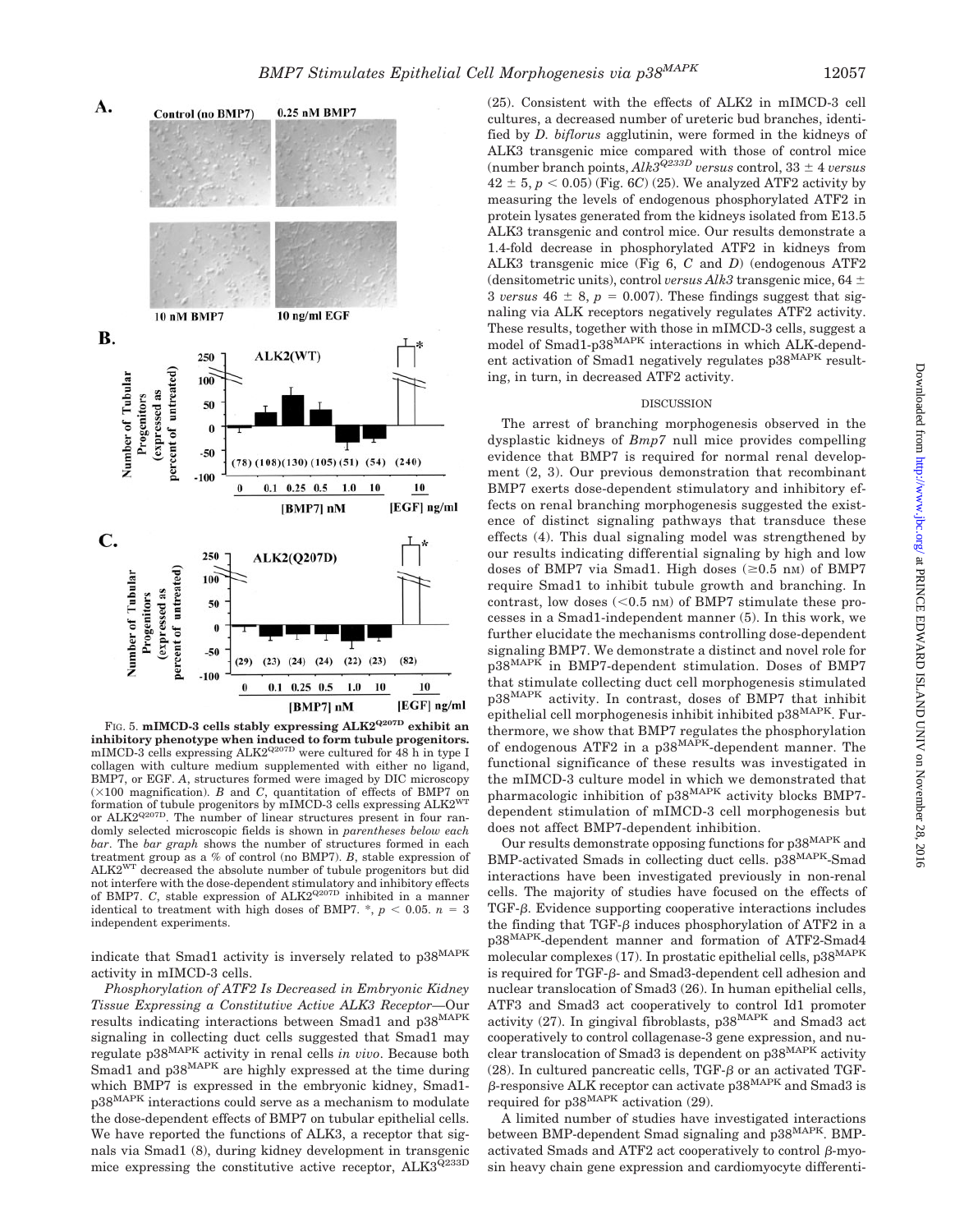



D.



FIG. 6. **The activity of p38MAPK and ATF2 is regulated by ALK/Smad signaling.** *A*, p38MAPK-dependent phosphorylation of ATF2 was measured in wild-type mIMCD-3 cells and in mIMCD-3 cells stably expressing ALK2<sup>Q207D</sup> or a dominant negative acting Smad1 allele (Smad1<sup>4458)</sup>. P-ATF2, T-ATF2, and p38MAPK were detected in protein lysates using specific antibodies. *B*, quantitation of P-ATF2 detected in *A.* The amount of P-ATF2 was controlled for the quantity of immunoprecipitated p38<sup>MAPK</sup> in each sample. p38<sup>MAPK</sup>-dependent phosphorylation of ATF2 was suppressed by stable expression of  $ALK2^{Q207D}$  and was enhanced by expression of  $Small^{\Delta 458}$ .  $*$ ,  $p < 0.005$ .  $n = 4$  independent experiments. *C*, *top*, immunofluorescence images of whole mount preparations of embryonic kidneys isolated from control and *Alk3* transgenic mice at E13.5. Ureteric bud branches are stained with *D. biflorus* agglutinin. *Bottom*, immunoblots of tissue protein lysates generated from kidneys of E13.5 mice. *D*, quantitation of P-ATF2 detected in *C.* The amount of P-ATF2 was controlled for the quantity of T-ATF2 in each sample. The level of endogenous P-ATF2 was suppressed in the embryonic kidneys of *Alk3* transgenic mice, isolated at the stage of branching morphogenesis.  $\ast$ ,  $p < 0.01$ .  $n = 4$ independent experiments.

ation (30). A study of peroxisome proliferator-activated receptor- $\gamma$  regulation during adipogenesis shows that both BMP2 and p38MAPK act cooperatively during the differentiation of undifferentiated mesenchymal cells into adipocytes. However, the role of Smad1 in BMP2-dependent p38<sup>MAPK</sup> activation was not addressed directly (31).

In contrast to these studies, others that show  $TGF- $\beta$ -depend$ ent induction of Smad and p38<sup>MAPK</sup> signaling do not demonstrate a dependence of p38<sup>MAPK</sup> effects on Smads and vice versa. Expression of a dominant negative form of Smad3 or the ALK inhibitor, Smad7, did not interrupt TGF-6-dependent p38MAPK activation in NMuMG mammary epithelial cells (32). Similarly, in the MDA-231 cell model of breast cancer, both TGF- $\beta$  and p38<sup>MAPK</sup> control expression of parathyroid hormone-related protein, but  $p38^{MAPK}$  activation is not Smad-dependent (33). Taken together, these studies consistently demonstratethatTGF-BandBMP2activatebothSmad-andp38<sup>MAPK</sup>dependent signaling pathways. However, the interdependency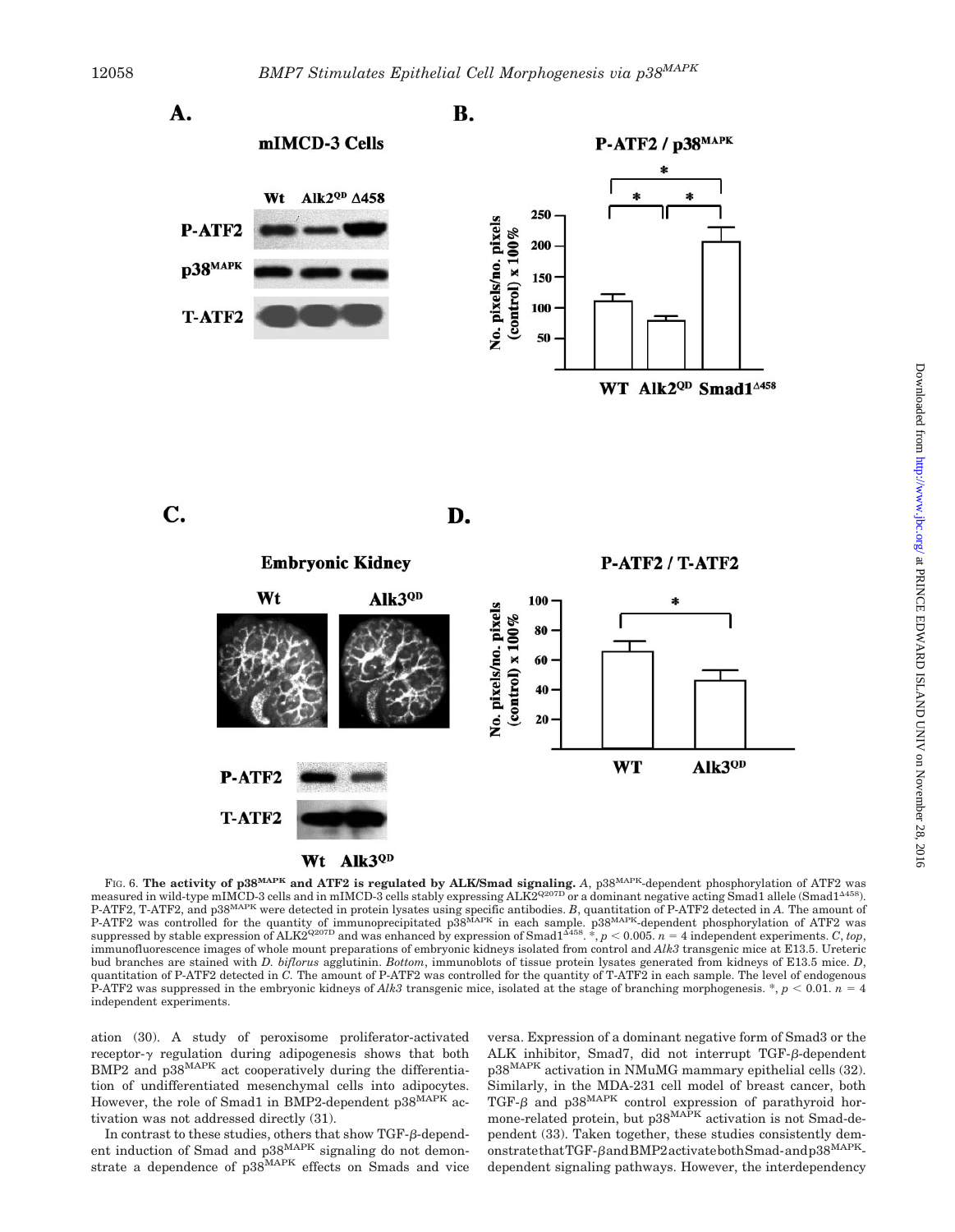of these pathways appears to be due, in part, to the cellular context in which signaling is initiated.

Although our study provides additional insight into the interplay between p38<sup>MAPK</sup> and Smad signaling, it does not address the molecular mechanism that transduces BMP7 dependent activation of p38MAPK distinct from Smad activation. It is possible that the dose-dependent effects of BMP7 might be explained by binding to distinct ALK receptors in a manner dependent on the dose of BMP7. Such a model would further suggest that distinct ALK receptors have differential activity in activating Smads and p38<sup>MAPK</sup>. Previous work (34) has shown that BMP7 binds to ALK2, ALK3, and ALK6 with different affinities. Each of these ALK receptors has been demonstrated to signal via the Smad pathway. Furthermore, a study of TGF- $\beta$ -dependent activation of p38<sup>MAPK</sup> in which a mutant TGF- $\beta$ -binding ALK receptor that cannot bind Smads but retains kinase activity demonstrated that liganddependent activation of  $p38^{MAPK}$  was not interrupted (32). Thus, it is possible that ALK receptors transduce signals to both p38<sup>MAPK</sup> and Smads but that the kinetics of p38<sup>MAPK</sup> and Smad activation are dependent on the dose of ligand presented to the receptor. Recent studies have suggested a possible mechanism by which BMP7 could trigger  $\overset{\sim}{p3}8^{MAPK}$  at doses lower than those required for Smad activation. In C2C12 and MC3T3 cells, BMP heteromeric complexes exist on the cell surface in the absence of ligand (35). Ligand binding to these preformed complexes triggers Smad activation. In contrast, receptor complexes that form only upon interaction with ligand trigger p38MAPK-dependent signaling (36). These observations raise the possibility that different doses of BMP7 differentially engage preformed *versus* ligand-stimulated receptor complexes. Alternatively, activation of  $p38^{MAPK}$  by low doses of BMP7 may be independent of ALK receptor activation. Studies of BMP7 signaling in osteoblastic cells demonstrate that up-regulation of alkaline phosphatase, a  $p38^{MAPK}$  target, is blocked by antibodies directed against  $\alpha_1$  and  $\alpha_2$  integrins (37). These results suggest that BMP7 bound to integrins could trigger  $p38^{MAPK}$ activation. Further studies will be required to test elements of these signaling models.

We have proposed previously (5) that BMP7 acts in a dosedependent activity gradient to control rates of cell proliferation, tubule growth, and branching during kidney development. This hypothesis is based on our findings that BMP7 controls ureteric bud and collecting duct branching and cell proliferation in a dose-dependent manner and that cell proliferation in these tubules is spatially regulated. The studies reported here suggest a model in which differential cellular responses within a BMP7 concentration gradient are controlled by distinct signaling pathways. The p38MAPK pathway would control responses to low doses of BMP7 leading to increased cell proliferation and branching whereas the Smad pathway would control responses to high doses of BMP7 suppressing cell proliferation and branching. Suppression of p38<sup>MAPK</sup> activity by high doses of BMP7 would serve to integrate the dose-dependent cellular response to BMP7.

*Acknowledgments—*We thank Yunkai Yu for expert technical assistance with these studies and Drs. Howard Lipshitz, Benjamin Alman, and C.-C. Hui for helpful discussions.

#### **REFERENCES**

- 1. Dudley, A. T., and Robertson, E. J. (1997) *Dev. Dyn.* **208,** 349–362
- 2. Dudley, A. T., Lyons, K. M., and Robertson, E. J. (1995) *Genes Dev.* **9,** 2795–2807
- 3. Luo, G., Hofmann, C., Bronckers, A. L. J. J., Sohocki, M., Bradley, A., and Karsenty, G. (1995) *Genes Dev.* **9,** 2808–2820
- 4. Piscione, T. D., Yager, T. D., Gupta, I. R., Grinfeld, B., Pei, Y., Attisano, L., Wrana, J. L., and Rosenblum, N. D. (1997) *Am. J. Physiol.* **273,** F961–F975
- 5. Piscione, T. D., Phan, T., and Rosenblum, N. D. (2001) *Am. J. Physiol.* **280,** F19–F33
- 6. Hoodless, P. A., Haerry, T., Abdollah, S., Stapleton, M., O'Connor, M. B., Attisano, L., and Wrana, J. L. (1996) *Cell* **85,** 489–500
- 7. Gupta, I. R., Piscione, T. D., Grisaru, S., Phan, T., Macias-Silva, M., Zhou, X., Whiteside, C., Wrana, J. L., and Rosenblum, N. D. (1999) *J. Biol. Chem.* **274,** 26305–26314
- 8. Gupta, I. R., Macias-Silva, M., Kim, S., Zhou, X., Piscione, T. D., Whiteside, C., Wrana, J. L., and Rosenblum, N. D. (2000) *J. Cell Sci.* **113,** 269–278
- 9. Lee, K. S., Hong, S. H., and Bae, S. C. (2002) *Oncogene* **21,** 7156–7163 10. Iwasaki, S., Iguchi, M., Watanabe, K., Hoshino, R., Tsujimoto, M., and Kohno,
- M. (1999) *J. Biol. Chem.* **274,** 26503–26510
- 11. Kimura, N., Matsuo, R., Shibuya, H., Nakashima, K., and Taga, T. (2000) *J. Biol. Chem.* **275,** 17647–17652
- 12. Omori, S., Hida, M., Ishikura, K., Kuramochi, S., and Awazu, M. (2000) *Kidney Int.* **58,** 27–37
- 13. Hida, M., Omori, S., and Awazu, M. (2002) *Kidney Int.* **61,** 1252–1262
- 14. Attisano, L., Carcamo, J., Ventura, F., Weis, F. M., Massague, J., and Wrana, J. (1993) *Cell* **75,** 671–680
- 15. Grisaru, S., Cano-Gauci, D., Tee, J., Filmus, J., and Rosenblum, N. D. (2001) *Dev. Biol.* **230,** 31–46
- 16. Curthoys, N. P., and Gstraunthaler, G. (2001) *Am. J. Physiol.* **281,** F381–F390 17. Sano, Y., Harada, J., Tashiro, S., Gotoh-Mandeville, R., Maekawa, T., and Ishii, S. (1999) *J. Biol. Chem.* **274,** 8949–8957
- 18. Young, P. R. (1997) *J. Biol. Chem.* **272,** 12116–12121
- 19. Lai, C. F., and Cheng, S. L. (2002) *J. Biol. Chem.* **277,** 15514–15522
- 20. Karihaloo, A., O'Rourke, D. A., Nickel, C., Spokes, K., and Cantley, L. G. (2001) *J. Biol. Chem.* **276,** 9166–9173
- 21. Yamanaka, Y., Hayashi, K., Komurasaki, T., Morimoto, S., Ogihara, T., and Sobue, K. (2001) *Biochem. Biophys. Res. Commun.* **281,** 373–377
- 22. Neve, R. M., Holbro, T., and Hynes, N. E. (2002) *Oncogene* **21,** 4567–4576
- 23. Macías-Silva, M., Hoodless, P. A., Tang, S. J., Buchwald, M., and Wrana, J. L. (1998) *J. Biol. Chem.* **273,** 25628–25636
- 24. Carcamo, J., Weis, F. M. B., Ventura, F., Wieser, R., Wrana, J. L., Attisano, L., and Massague, J. (1994) *Mol. Cell. Biol.* **14,** 3810–3821
- 25. Hu, M. C., Piscione, T. D., and Rosenblum, N. D. (2003) *Development* **130,** 2753–2766
- 26. Hayes, S. A., Huang, X., Kambhampati, S., Platanias, L. C., and Bergan, R. C. (2003) *Oncogene* **22,** 4841–4850
- 27. Kang, Y., Chen, C. R., and Massague, J. (2003) *Mol. Cell* **11,** 915–926
- 28. Leivonen, S. K., Chantry, A., Hakkinen, L., Han, J., and Kahari, V. M. (2002) *J. Biol. Chem.* **277,** 46338–46346
- 29. Takekawa, M., Tatebayashi, K., Itoh, F., Adachi, M., Imai, K., and Saito, H. (2002) *EMBO J.* **21,** 6473–6482
- 30. Monzen, K., Hiroi, Y., Kudoh, S., Akazawa, H., Oka, T., Takimoto, E., Hayashi, D., Hosoda, T., Kawabata, M., Miyazono, K., Ishii, S., Yazaki, Y., Nagai, R., and Komuro, I. (2001) *J. Cell Biol.* **153,** 687–698
- 31. Hata, K., Nishimura, R., Ikeda, F., Yamashita, K., Matsubara, T., Nokubi, T., and Yoneda, T. (2003) *Mol. Biol. Cell* **14,** 545–555
- 32. Yu, L., Hebert, M. C., and Zhang, Y. E. (2002) *EMBO J.* **21,** 3749–3759
- 33. Kakonen, S. M., Selander, K. S., Chirgwin, J. M., Yin, J. J., Burns, S., Rankin, W. A., Grubbs, B. G., Dallas, M., Cui, Y., and Guise, T. A. (2002) *J. Biol. Chem.* **277,** 24571–24578
- 34. ten Dijke, P., Ichijo, H., Franzen, P., Schulz, P., Saras, J., Toyoshima, H., Heldin, C.-H., and Miyazono, K. (1993) *Oncogene* **8,** 2879–2887
- 35. Gilboa, L., Nohe, A., Geissendorfer, T., Sebald, W., Henis, Y. I., and Knaus, P. (2000) *Mol. Biol. Cell* **11,** 1023–1035
- 36. Nohe, A., Hassel, S., Ehrlich, M., Neubauer, F., Sebald, W., Henis, Y. I., and Knaus, P. (2002) *J. Biol. Chem.* **277,** 5330–5338
- 37. Jikko, A., Harris, S. E., Chen, D., Mendrick, D. L., and Damsky, C. H. (1999) *J. Bone Miner. Res.* **14,** 1075–1083